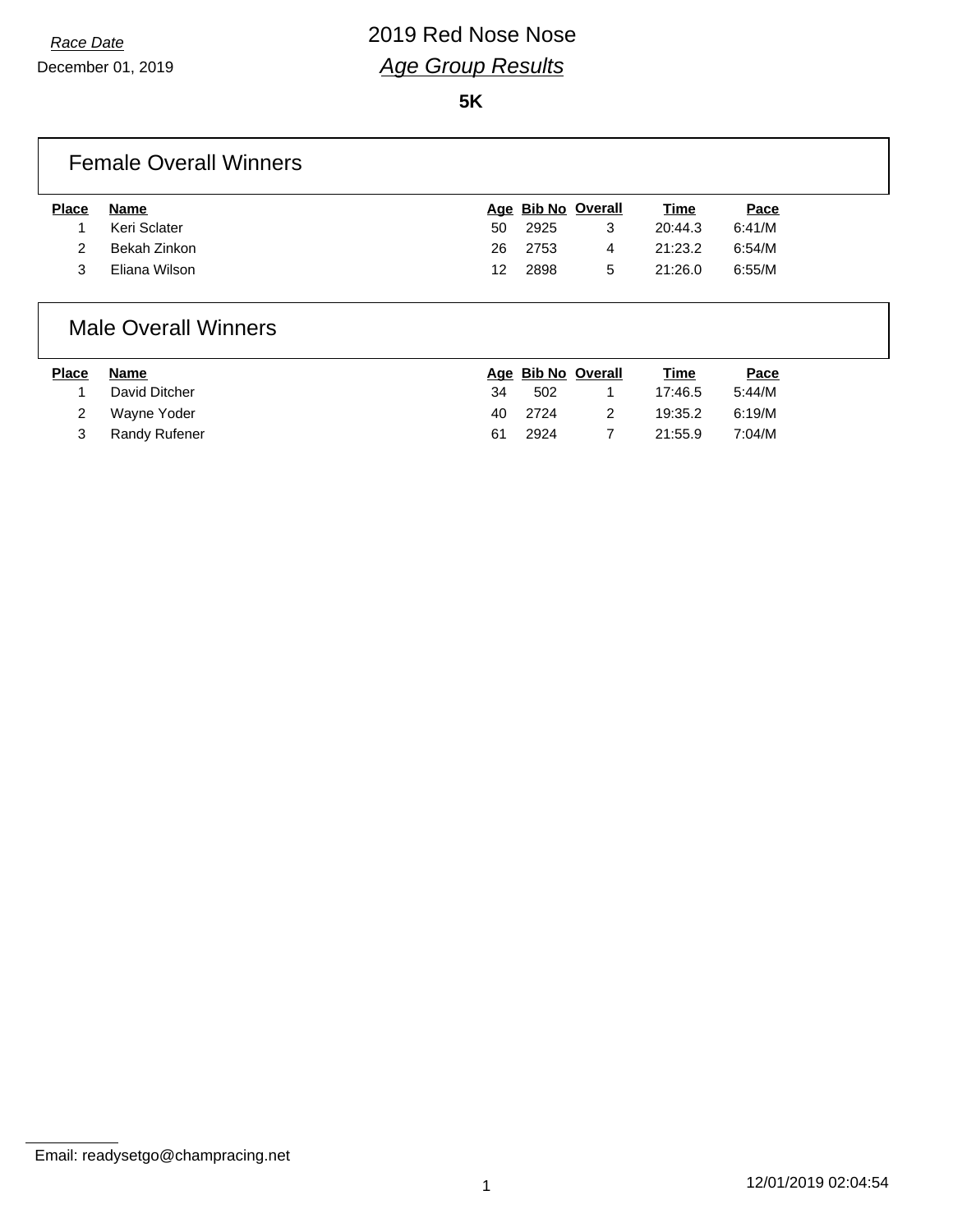|              | Female 14 and Under    |    |      |                    |             |         |
|--------------|------------------------|----|------|--------------------|-------------|---------|
| <b>Place</b> | <b>Name</b>            |    |      | Age Bib No Overall | <b>Time</b> | Pace    |
| 1            | Katelyn Mullen         | 12 | 2742 | 22                 | 23:46.5     | 7:40/M  |
| 2            | Katie Armstrong        | 12 | 392  | 60                 | 29:33.0     | 9:32/M  |
| 3            | <b>Riley Miller</b>    | 12 | 2769 | 62                 | 29:45.1     | 9:36/M  |
| 4            | Cara Stump             | 14 | 2731 | 73                 | 31:57.4     | 10:18/M |
| 5            | Natalie Armstrong      | 9  | 391  | 85                 | 35:37.9     | 11:29/M |
| 6            | Kayla Grosse           | 13 | 2500 | 98                 | 44:07.5     | 14:14/M |
| 7            | Meghan Ravine          | 10 | 2773 | 103                | 52:19.0     | 16:53/M |
|              | Male 14 and Under      |    |      |                    |             |         |
| <b>Place</b> | <b>Name</b>            |    |      | Age Bib No Overall | <b>Time</b> | Pace    |
| 1            | Logan Roth             | 10 | 2766 | 43                 | 26:59.9     | 8:42/M  |
|              | Female 15 to 19        |    |      |                    |             |         |
| <b>Place</b> | <b>Name</b>            |    |      | Age Bib No Overall | <b>Time</b> | Pace    |
| 1            | <b>Katie Williams</b>  | 15 | 2896 | 12                 | 22:17.8     | 7:11/M  |
| 2            | <b>Rylee Putt</b>      | 15 | 2747 | 26                 | 24:30.4     | 7:54/M  |
| 3            | Ashton Thomas          | 15 | 2935 | 49                 | 28:18.6     | 9:08/M  |
| 4            | <b>Syndey Clements</b> | 17 | 2755 | 72                 | 31:56.7     | 10:18/M |
| 5            | <b>Audrey Gerry</b>    | 16 | 2756 | 75                 | 31:58.7     | 10:19/M |
| 6            | Lexi Newbold           | 17 | 2752 | 81                 | 34:31.8     | 11:08/M |
|              | Male 15 to 19          |    |      |                    |             |         |
| <b>Place</b> | <b>Name</b>            |    |      | Age Bib No Overall | <b>Time</b> | Pace    |
| 1            | Braydan Billman        | 18 | 398  | 15                 | 22:53.5     | 7:23/M  |
| 2            | <b>Brenton Billman</b> | 16 | 397  | 18                 | 23:20.6     | 7:32/M  |
| 3            | Luke Gill              | 16 | 2736 | 41                 | 26:45.4     | 8:38/M  |
| 4            | Nathan Ravine          | 17 | 2772 | 52                 | 28:22.5     | 9:09/M  |
|              | Female 20 to 24        |    |      |                    |             |         |
| <b>Place</b> | <b>Name</b>            |    |      | Age Bib No Overall | <b>Time</b> | Pace    |
| 1            | Alexa Putt             | 21 | 2748 | 34                 | 25:06.2     | 8:06/M  |
| 2            | Katie Cameron          | 24 | 2726 | 35                 | 25:16.0     | 8:09/M  |

Email: readysetgo@champracing.net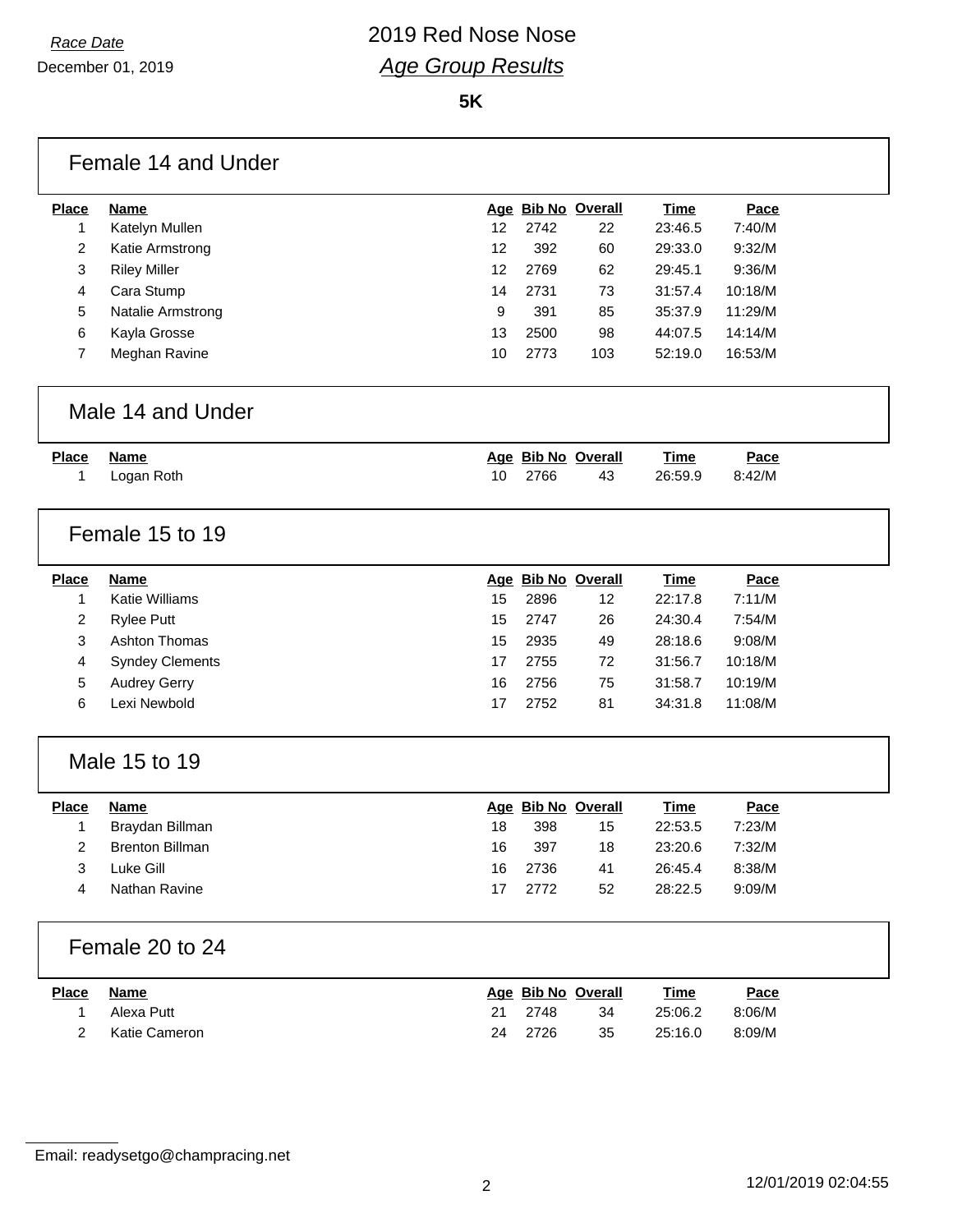# *Race Date* 2019 Red Nose Nose *Age Group Results*

|              | Male 20 to 24         |    |                    |     |             |             |
|--------------|-----------------------|----|--------------------|-----|-------------|-------------|
| <b>Place</b> | <b>Name</b>           |    | Age Bib No Overall |     | <b>Time</b> | Pace        |
| 1            | Dakota Poole          | 22 | 2762               | 9   | 22:10.3     | 7:09/M      |
| 2            | Isaac Stemple         | 20 | 2761               | 10  | 22:11.1     | 7:09/M      |
|              | Female 25 to 29       |    |                    |     |             |             |
| <b>Place</b> | <b>Name</b>           |    | Age Bib No Overall |     | <b>Time</b> | Pace        |
| 1            | Kelly Taylor          | 29 | 2934               | 31  | 24:42.8     | 7:58/M      |
| 2            | Cassie Glazer         | 25 | 2746               | 33  | 25:02.2     | 8:05/M      |
| 3            | Chanda Page           | 27 | 2919               | 50  | 28:21.5     | 9:09/M      |
| 4            | Jessica Murray        | 29 | 2918               | 70  | 31:20.7     | 10:06/M     |
| 5            | Kayla Burcher         | 26 | 2767               | 78  | 32:25.1     | 10:27/M     |
|              | Male 25 to 29         |    |                    |     |             |             |
| <b>Place</b> | <b>Name</b>           |    | Age Bib No Overall |     | <b>Time</b> | Pace        |
| 1            | <b>Chandler Davis</b> | 28 | 2723               | 57  | 29:24.9     | 9:29/M      |
| 2            | Jeremy Slasor         | 28 | 2728               | 89  | 37:46.8     | 12:11/M     |
|              | Female 30 to 34       |    |                    |     |             |             |
| <b>Place</b> | <b>Name</b>           |    | Age Bib No Overall |     | <b>Time</b> | Pace        |
| 1            | Kendra Donaldson      | 34 | 2745               | 6   | 21:31.0     | 6:56/M      |
| 2            | Andrea Ditcher        | 30 | 512                | 11  | 22:14.2     | 7:10/M      |
| 3            | Kelly Law             | 31 | 2906               | 23  | 24:14.8     | 7:49/M      |
| 4            | <b>Heather Casper</b> | 33 | 2757               | 90  | 38:50.3     | 12:32/M     |
| 5            | Krystal Roth          | 34 | 2763               | 96  | 42:02.2     | 13:34/M     |
| 6            | Justine Wheeler       | 33 | 2759               | 97  | 44:04.6     | 14:13/M     |
| 7            | Stacie Bollon         | 34 | 400                | 101 | 52:18.2     | 16:52/M     |
|              | Male 30 to 34         |    |                    |     |             |             |
| <b>Place</b> | <b>Name</b>           |    | Age Bib No Overall |     | <b>Time</b> | Pace        |
| 1            | <b>Bryce Newbold</b>  | 33 | 2751               | 82  | 34:32.1     | 11:08/M     |
|              | Female 35 to 39       |    |                    |     |             |             |
| <b>Place</b> | <b>Name</b>           |    | Age Bib No Overall |     | <u>Time</u> | <b>Pace</b> |
| 1            | <b>Courtney Hawk</b>  | 38 | 2733               | 20  | 23:39.5     | 7:38/M      |

Email: readysetgo@champracing.net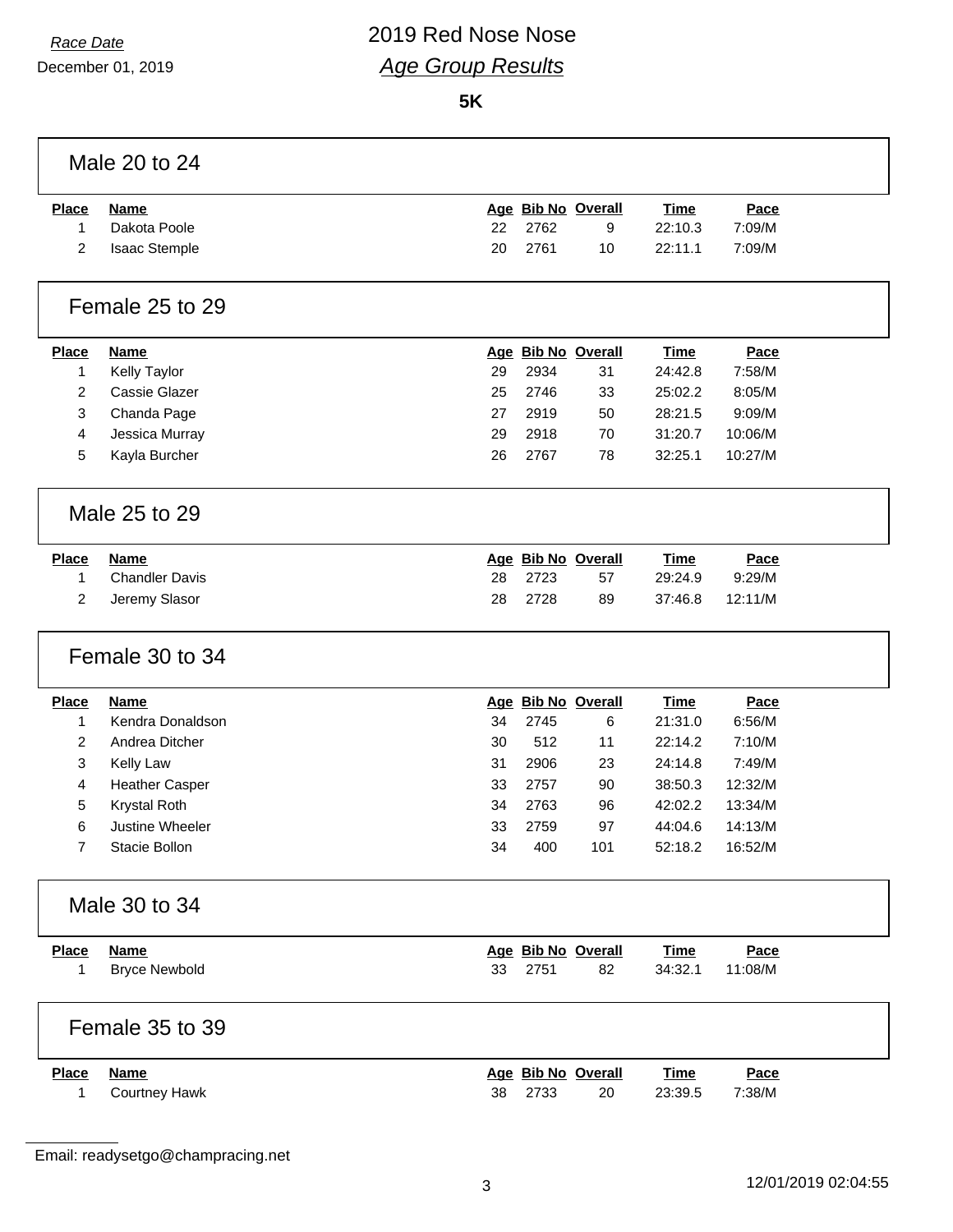## *Race Date* 2019 Red Nose Nose *Age Group Results*

|                | Female 35 to 39       |    |      |                    |             |         |  |
|----------------|-----------------------|----|------|--------------------|-------------|---------|--|
| <b>Place</b>   | <b>Name</b>           |    |      | Age Bib No Overall | <b>Time</b> | Pace    |  |
| 2              | Alisha Povick         | 36 | 2921 | 36                 | 25:47.4     | 8:19/M  |  |
| 3              | Jodi Miller           | 37 | 2754 | 39                 | 26:15.6     | 8:28/M  |  |
| 4              | Linda Yoder           | 37 | 2725 | 55                 | 28:51.0     | 9:18/M  |  |
|                |                       |    |      |                    |             |         |  |
|                | Male 35 to 39         |    |      |                    |             |         |  |
| <b>Place</b>   | <b>Name</b>           |    |      | Age Bib No Overall | <b>Time</b> | Pace    |  |
| 1              | Bryan McConah         | 35 | 2774 | 46                 | 28:05.7     | 9:04/M  |  |
|                |                       |    |      |                    |             |         |  |
|                | Female 40 to 44       |    |      |                    |             |         |  |
| <b>Place</b>   | <b>Name</b>           |    |      | Age Bib No Overall | <b>Time</b> | Pace    |  |
| 1              | Nicole Metzger        | 40 | 2750 | 61                 | 29:42.1     | 9:35/M  |  |
| $\overline{2}$ | Amy Smith             | 42 | 2929 | 102                | 52:18.5     | 16:52/M |  |
|                |                       |    |      |                    |             |         |  |
|                | Male 40 to 44         |    |      |                    |             |         |  |
| <b>Place</b>   | <b>Name</b>           |    |      | Age Bib No Overall | <b>Time</b> | Pace    |  |
| 1              | Jimmy Gill            | 43 | 2305 | 42                 | 26:45.7     | 8:38/M  |  |
|                | Female 45 to 49       |    |      |                    |             |         |  |
| <b>Place</b>   | <b>Name</b>           |    |      | Age Bib No Overall | Time        | Pace    |  |
| 1              | Tyra Hanle            | 45 | 2740 | 21                 | 23:46.2     | 7:40/M  |  |
| $\overline{2}$ | Sarah Grezlik         | 45 | 2738 | 24                 | 24:26.1     | 7:53/M  |  |
| 3              | Amy Wilson            | 49 | 2897 | 29                 | 24:37.7     | 7:56/M  |  |
| 4              | Milisa Strain         | 49 | 2739 | 68                 | 30:56.8     | 9:59/M  |  |
| 5              | <b>Dixie Hawkins</b>  | 48 | 2512 | 91                 | 40:25.8     | 13:02/M |  |
| 6              | Melinda McPeek        | 48 | 2914 | 92                 | 40:28.0     | 13:03/M |  |
| 7              | <b>Tracey Viereck</b> | 48 | 2741 | 99                 | 44:40.4     | 14:25/M |  |
|                |                       |    |      |                    |             |         |  |
|                | Male 45 to 49         |    |      |                    |             |         |  |
| <b>Place</b>   | <b>Name</b>           |    |      | Age Bib No Overall | <b>Time</b> | Pace    |  |
| 1              | Kevin Cline           | 46 | 507  | 14                 | 22:48.5     | 7:21/M  |  |
| 2              | Melvin Lahmers        | 45 | 2749 | 16                 | 22:57.7     | 7:24/M  |  |
| 3              | Greg Billman          | 47 | 399  | $30\,$             | 24:38.9     | 7:57/M  |  |
|                |                       |    |      |                    |             |         |  |

Email: readysetgo@champracing.net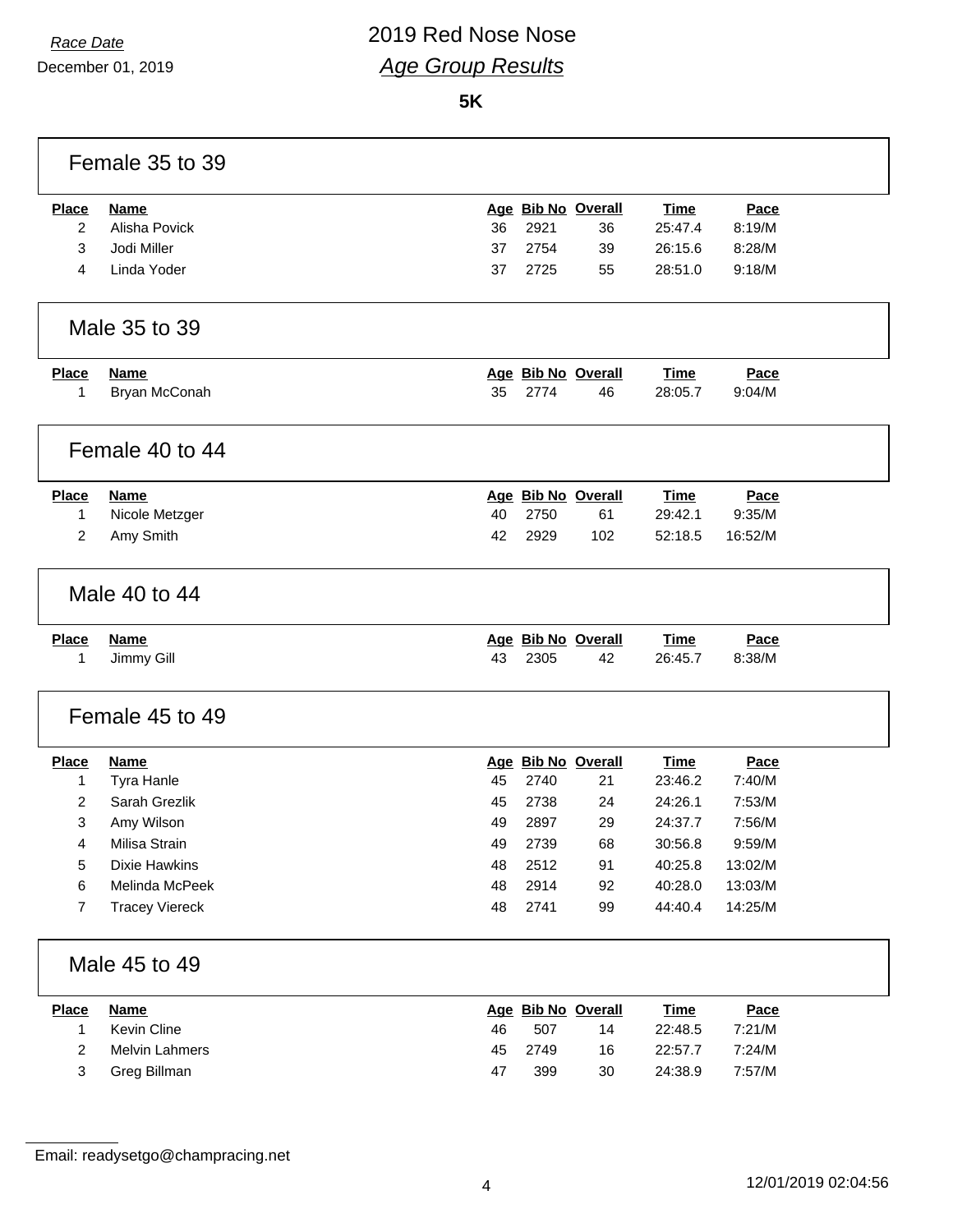|                | Female 50 to 54       |    |      |                    |             |         |
|----------------|-----------------------|----|------|--------------------|-------------|---------|
| <b>Place</b>   | <b>Name</b>           |    |      | Age Bib No Overall | <b>Time</b> | Pace    |
| 1              | Sandy Himes           | 50 | 2078 | 17                 | 23:06.8     | 7:27/M  |
| $\overline{c}$ | Jennifer Kohler       | 52 | 2727 | 27                 | 24:34.7     | 7:55/M  |
| 3              | Lori Fritz            | 53 | 2786 | 40                 | 26:18.8     | 8:29/M  |
| 4              | Dawn Ravine           | 52 | 2771 | 51                 | 28:22.4     | 9:09/M  |
| 5              | Chris Stump           | 54 | 2730 | 74                 | 31:58.5     | 10:19/M |
|                | Male 50 to 54         |    |      |                    |             |         |
| <b>Place</b>   | <b>Name</b>           |    |      | Age Bib No Overall | <b>Time</b> | Pace    |
| 1              | Pete Poremba          | 54 | 2920 | 8                  | 21:59.6     | 7:05/M  |
| 2              | Jerry Gotschall       | 53 | 2722 | 63                 | 30:10.2     | 9:44/M  |
|                | Female 55 to 59       |    |      |                    |             |         |
| <b>Place</b>   | <b>Name</b>           |    |      | Age Bib No Overall | <b>Time</b> | Pace    |
| 1              | Carol Murphy          | 57 | 2917 | 44                 | 27:13.0     | 8:47/M  |
| $\overline{c}$ | Sue Gaiser            | 55 | 2196 | 45                 | 27:18.5     | 8:48/M  |
| 3              | <b>Lindy Anastis</b>  | 55 | 388  | 47                 | 28:14.4     | 9:06/M  |
| 4              | <b>Terri Miller</b>   | 58 | 2916 | 56                 | 29:16.7     | 9:26/M  |
| 5              | Sherry McAfee         | 57 | 2913 | 59                 | 29:30.6     | 9:31/M  |
| 6              | Debra Zellers         | 58 | 2768 | 64                 | 30:12.8     | 9:45/M  |
| $\overline{7}$ | Rose Gintz            | 57 | 2392 | 76                 | 32:05.1     | 10:21/M |
| 8              | <b>Brenda Cameron</b> | 57 | 505  | 80                 | 33:23.4     | 10:46/M |
| 9              | Jen Horner            | 57 | 2902 | 86                 | 36:44.2     | 11:51/M |
| 10             | <b>Stacy Kiser</b>    | 58 | 2904 | 100                | 48:08.6     | 15:32/M |
|                | Male 55 to 59         |    |      |                    |             |         |
| <b>Place</b>   | <b>Name</b>           |    |      | Age Bib No Overall | <b>Time</b> | Pace    |
| 1              | Mick Snyder           | 56 | 2931 | 13                 | 22:37.7     | 7:18/M  |
| 2              | Dan Anastis           | 55 | 389  | 58                 | 29:26.4     | 9:30/M  |
| 3              | Keith Stone           | 59 | 2933 | 66                 | 30:40.8     | 9:54/M  |
| 4              | Kelly Fisher          | 55 | 2869 | 67                 | 30:44.8     | 9:55/M  |
|                | Female 60 to 64       |    |      |                    |             |         |
| <b>Place</b>   | <b>Name</b>           |    |      | Age Bib No Overall | <b>Time</b> | Pace    |
| 1              | Julie Randall         | 63 | 2770 | 69                 | 31:20.6     | 10:06/M |

Email: readysetgo@champracing.net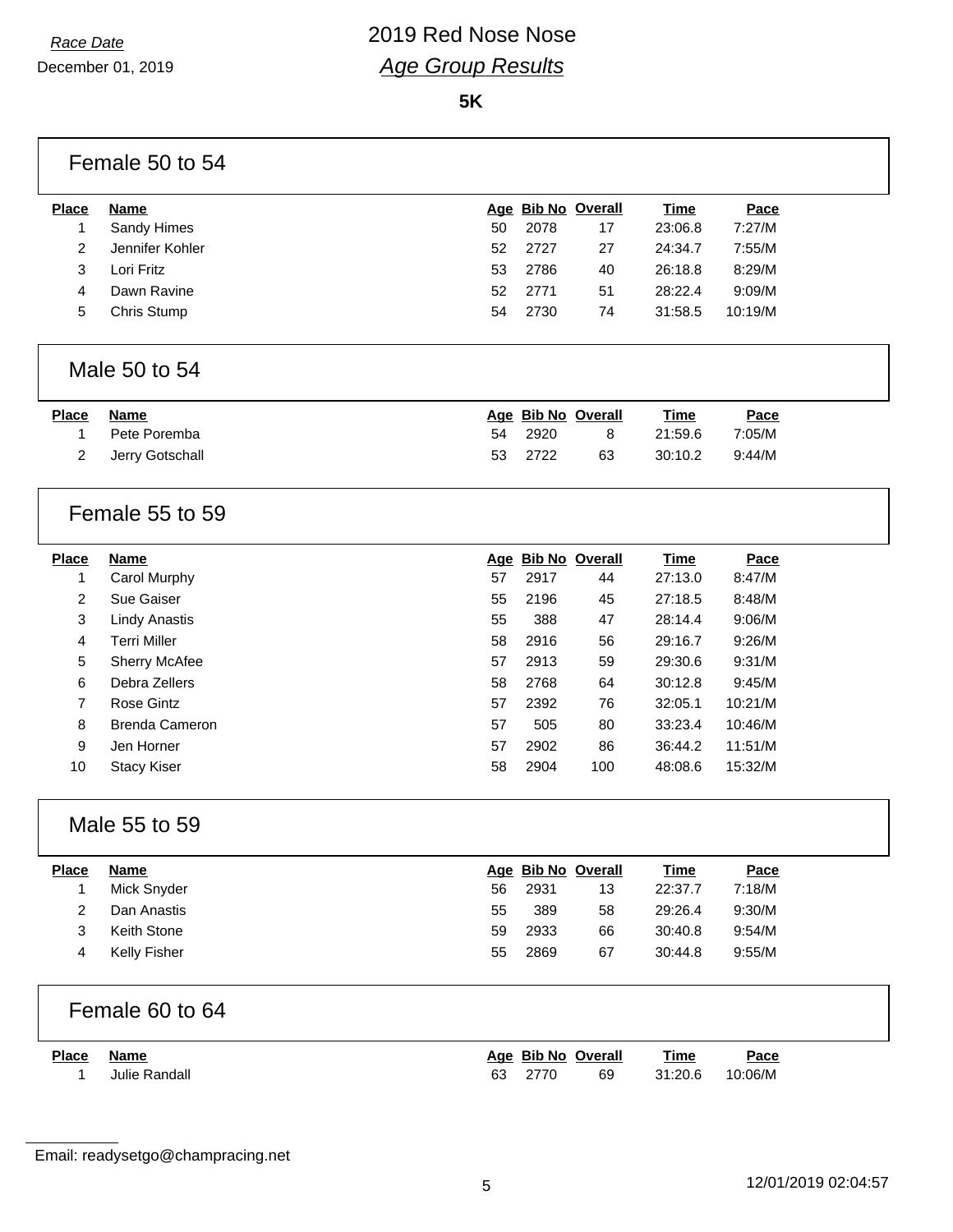**5K**

|                | Female 60 to 64         |    |      |                    |             |         |
|----------------|-------------------------|----|------|--------------------|-------------|---------|
| <b>Place</b>   | <b>Name</b>             |    |      | Age Bib No Overall | <b>Time</b> | Pace    |
| 2              | <b>Cheryl Staley</b>    | 61 | 2932 | 71                 | 31:40.4     | 10:13/M |
| 3              | Cary Greenland          | 62 | 2394 | 79                 | 33:18.9     | 10:45/M |
| $\overline{4}$ | Jann Coates             | 62 | 508  | 83                 | 34:49.3     | 11:14/M |
| 5              | Susan Sikora            | 64 | 2927 | 94                 | 41:27.2     | 13:22/M |
| 6              | <b>Shelly Poole</b>     | 60 | 2764 | 95                 | 42:02.2     | 13:34/M |
|                | Male 60 to 64           |    |      |                    |             |         |
| <b>Place</b>   | <b>Name</b>             |    |      | Age Bib No Overall | <b>Time</b> | Pace    |
| $\mathbf{1}$   | <b>Mike Gintz</b>       | 60 | 2393 | 19                 | 23:33.5     | 7:36/M  |
| $\overline{c}$ | <b>Matt Ritzert</b>     | 64 | 2734 | 32                 | 24:52.1     | 8:01/M  |
| 3              | <b>Thomas Bitticker</b> | 64 | 2729 | 38                 | 26:03.3     | 8:24/M  |
| 4              | Ronald Greenland        | 64 | 2432 | 53                 | 28:36.9     | 9:14/M  |
| 5              | Kevin Brahaney          | 63 | 385  | 77                 | 32:21.0     | 10:26/M |
|                | Female 65 to 69         |    |      |                    |             |         |
| <b>Place</b>   | <b>Name</b>             |    |      | Age Bib No Overall | <b>Time</b> | Pace    |
| $\mathbf{1}$   | Linda Heshman           | 68 | 2604 | 54                 | 28:37.3     | 9:14/M  |
| $\overline{2}$ | Laurie Dickerhoff       | 67 | 511  | 84                 | 35:05.8     | 11:19/M |
| 3              | Marcie Smith            | 65 | 2930 | 104                | 53:05.5     | 17:07/M |
|                | Male 65 to 69           |    |      |                    |             |         |
| <b>Place</b>   | <b>Name</b>             |    |      | Age Bib No Overall | <b>Time</b> | Pace    |
| 1              | Randy Mullen            | 69 | 2743 | 37                 | 26:02.7     | 8:24/M  |
|                | Female 70 to 74         |    |      |                    |             |         |
| <b>Place</b>   | <b>Name</b>             |    |      | Age Bib No Overall | <b>Time</b> | Pace    |
| 1              | Jennifer Emch           | 71 | 427  | 87                 | 36:56.1     | 11:55/M |
|                | Male 70 to 74           |    |      |                    |             |         |
| <b>Place</b>   | <b>Name</b>             |    |      | Age Bib No Overall | <b>Time</b> | Pace    |
| 1              | <b>Glenn Gailey</b>     | 72 | 2758 | 25                 | 24:28.4     | 7:54/M  |
| $\overline{2}$ | <b>Bob Gerber</b>       | 70 | 2732 | 28                 | 24:36.4     | 7:56/M  |
| 3              | <b>Howard Wise</b>      | 70 | 2907 | 48                 | 28:17.2     | 9:07/M  |

Email: readysetgo@champracing.net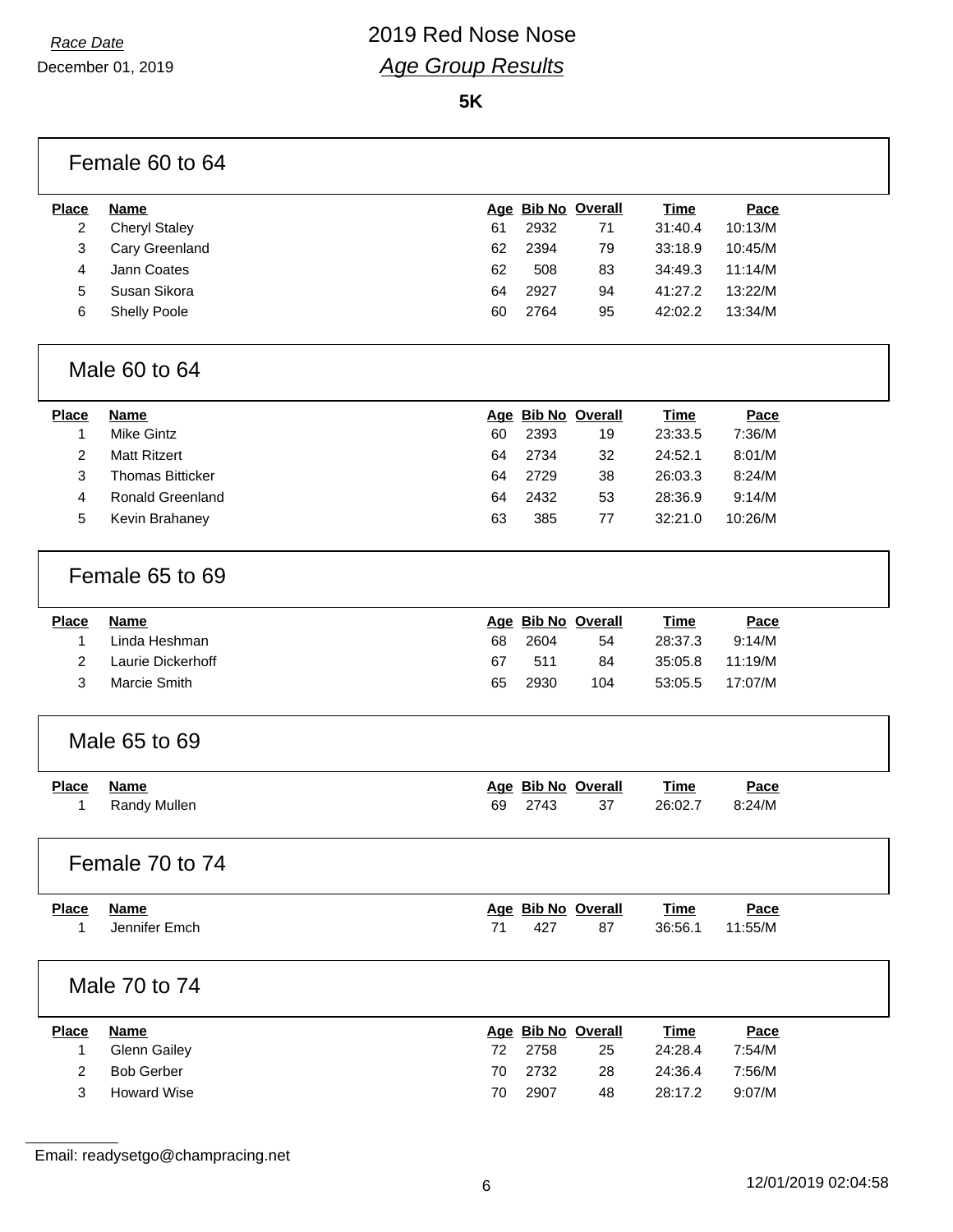# *Race Date* 2019 Red Nose Nose *Age Group Results*

|              | Male 70 to 74          |    |      |                    |             |         |
|--------------|------------------------|----|------|--------------------|-------------|---------|
| <b>Place</b> | Name                   |    |      | Age Bib No Overall | Time        | Pace    |
| 4            | Mike Sikora            | 72 | 2928 | 93                 | 40:40.4     | 13:07/M |
|              | Male 75 and Over       |    |      |                    |             |         |
| <b>Place</b> | <b>Name</b>            |    |      | Age Bib No Overall | <b>Time</b> | Pace    |
|              | <b>Bob Chittenden</b>  | 76 | 2765 | 65                 | 30:17.4     | 9:46/M  |
| 2            | <b>Richard Albaugh</b> | 82 | 2760 | 88                 | 37:43.7     | 12:10/M |

Email: readysetgo@champracing.net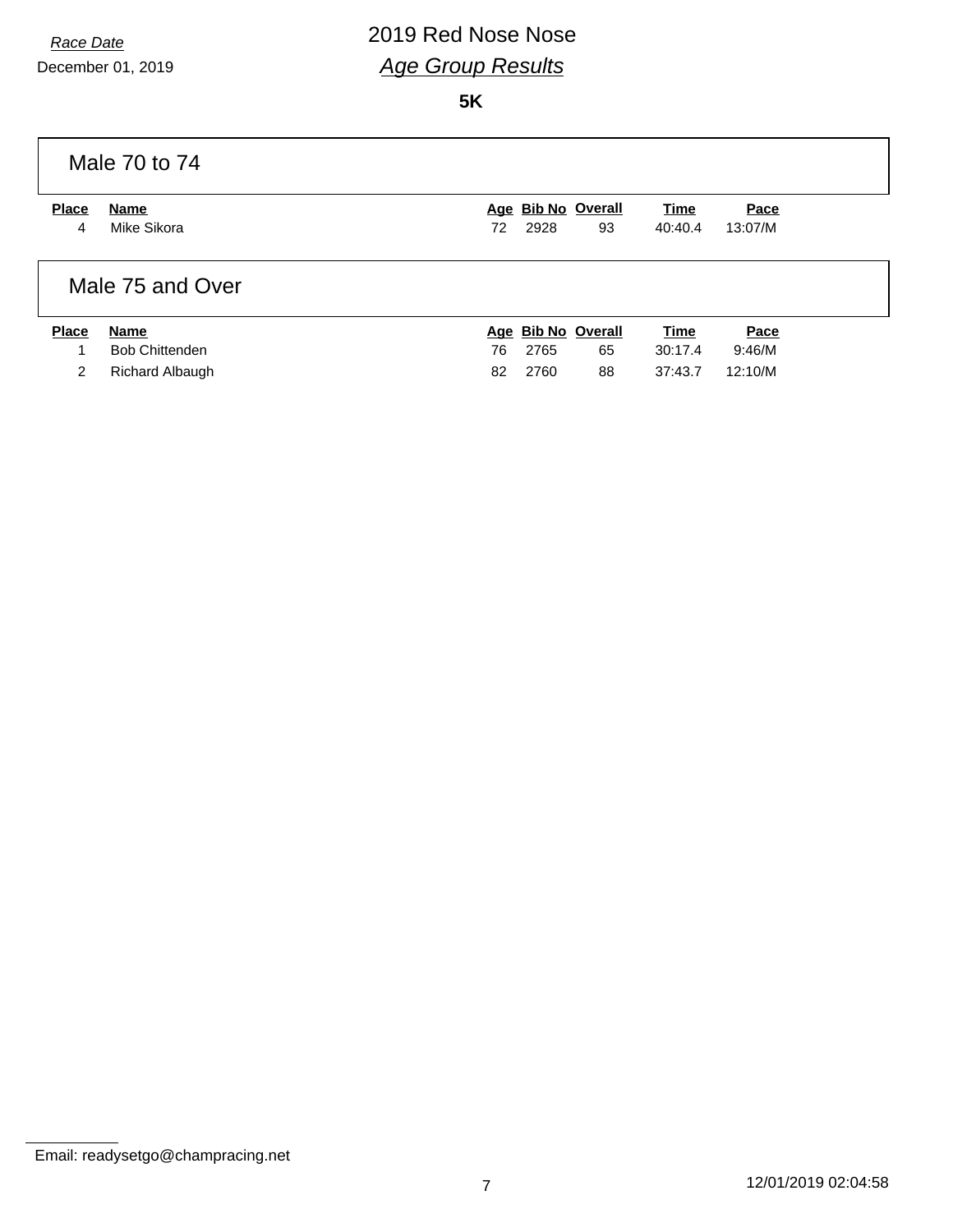**CLY 1**

### Male 99 and Under

| <b>Name</b>              |    |      |   | Time               | Pace    |
|--------------------------|----|------|---|--------------------|---------|
| Jason Baker              | 46 | 395  |   | 27:12.3            | 8:46/M  |
| Kurt Hoffman             | 50 | 2418 | 2 | 29:20.3            | 9:28/M  |
| <b>Clinton Armstrong</b> | 41 | 390  | 3 | 30:28.4            | 9:50/M  |
| <b>Rick Risher</b>       | 52 | 2922 | 4 | 32:23.2            | 10:27/M |
| Jason Miller             | 46 | 2915 | 5 | 32:59.7            | 10:38/M |
| Tim Donaldson            | 47 | 2744 | 6 | 35:09.2            | 11:20/M |
| <b>Bob Vierick</b>       | 53 | 2937 |   | 40:39.9            | 13:07/M |
|                          |    |      |   | Age Bib No Overall |         |

Email: readysetgo@champracing.net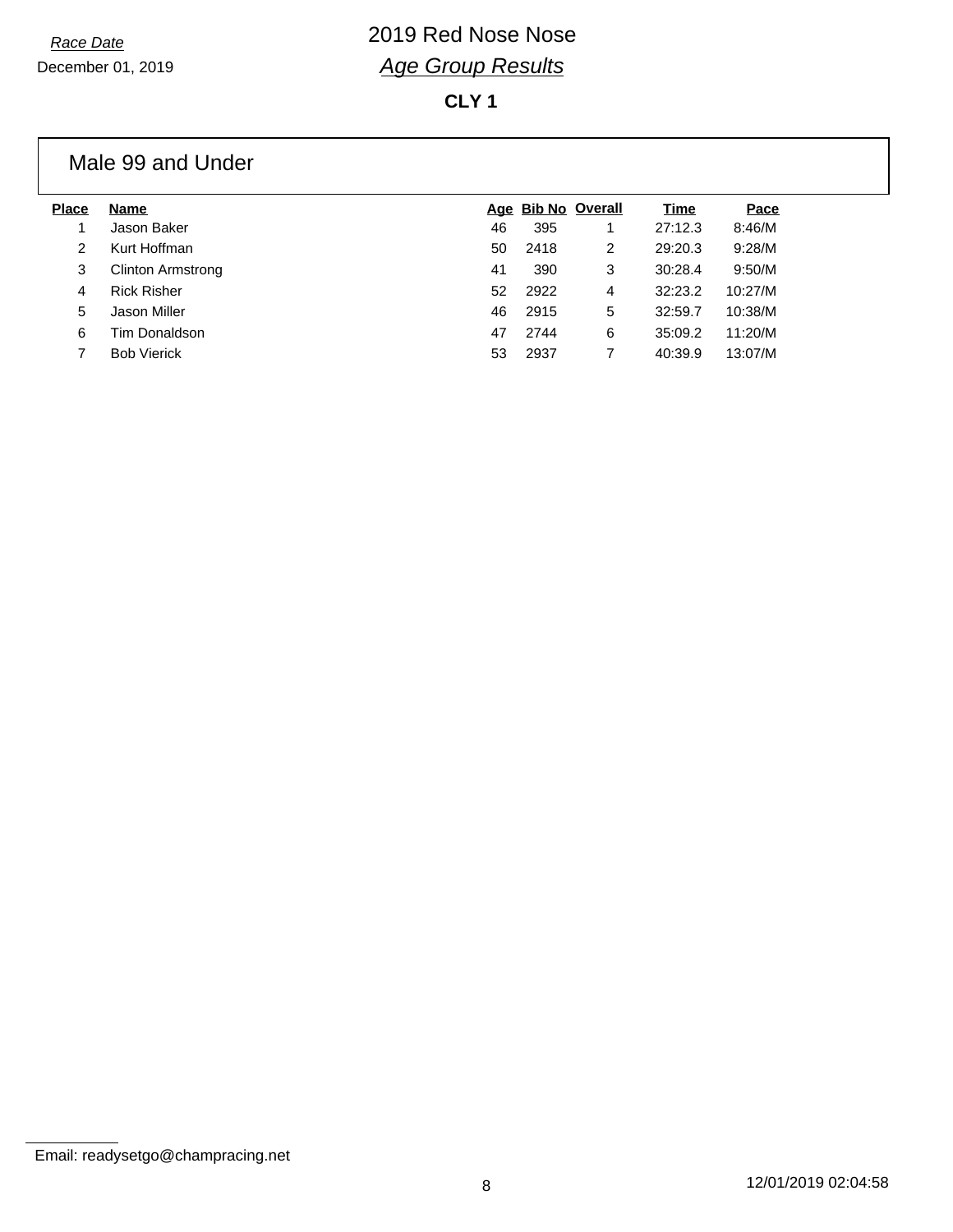# *Race Date* 2019 Red Nose Nose *Age Group Results*

**CLY 2**

### Male 99 and Under

| <u>Place</u> | Name           |     | Age Bib No Overall | Time | Pace |
|--------------|----------------|-----|--------------------|------|------|
|              | 1 Jeff Cameron | 503 | $\sim$ 1           |      |      |

Email: readysetgo@champracing.net